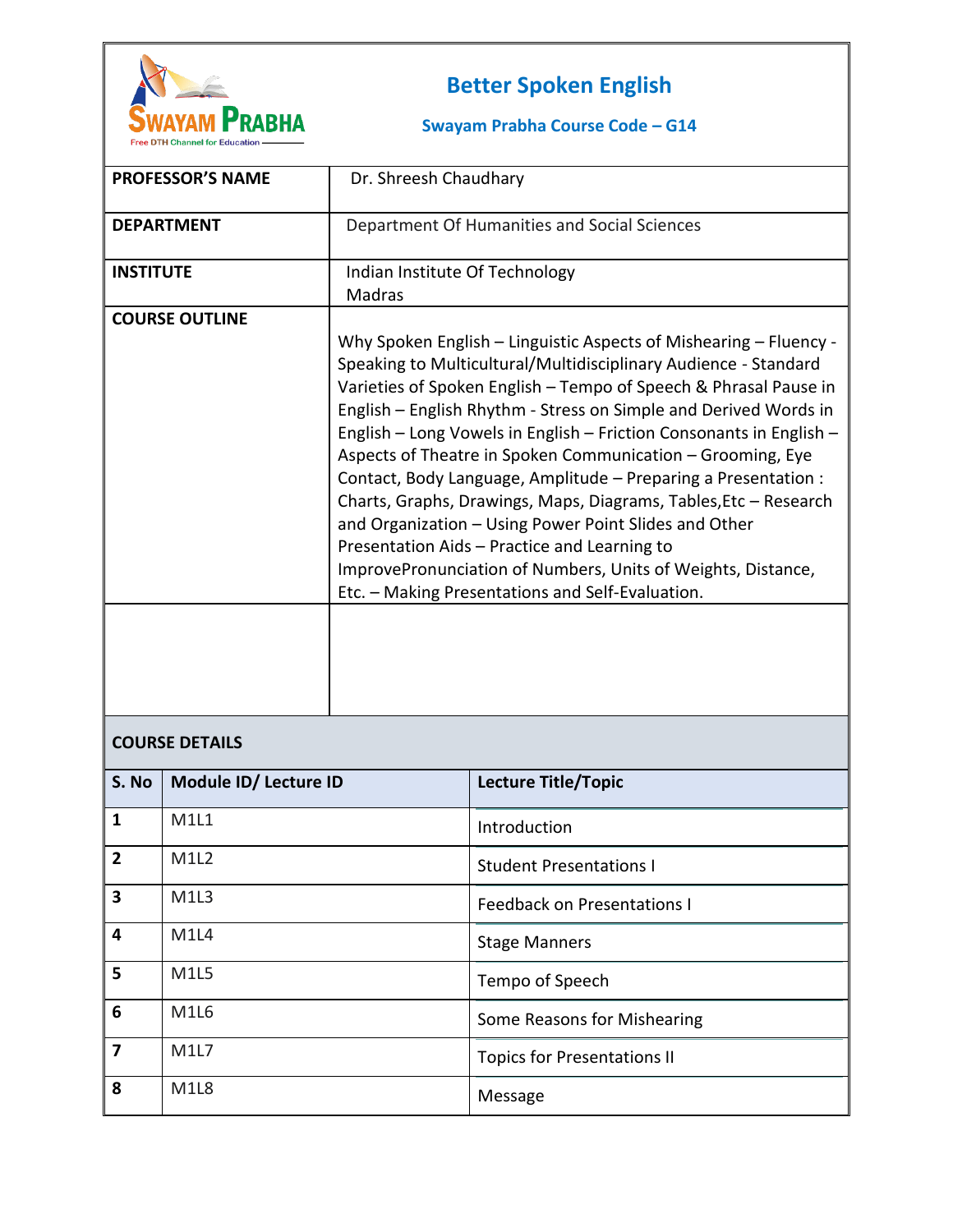| 9  | M1L9  | Tables, Charts, Graphs                     |
|----|-------|--------------------------------------------|
| 10 | M1L10 | <b>Power Point Slides</b>                  |
| 11 | M1L11 | Criteria for Evaluation                    |
| 12 | M1L12 | <b>Student Presentations II</b>            |
| 13 | M1L13 | <b>Feedback on Presentation II</b>         |
| 14 | M1L14 | <b>Topics for Presentation III</b>         |
| 15 | M1L15 | On "Saying 'Please!' "                     |
| 16 | M1L16 | English Rhythm I                           |
| 17 | M1L17 | English Rhythm II                          |
| 18 | M1L18 | Phrasal Pause in English I                 |
| 19 | M1L19 | Phrasal Pause in English II                |
| 20 | M1L20 | Units of Time, Weight, Distance            |
| 21 | M1L21 | Stress in English I                        |
| 22 | M1L22 | Stress in English II                       |
| 23 | M1L23 | <b>Stress in English III</b>               |
| 24 | M1L24 | Stress in English IV                       |
| 25 | M1L25 | Stress in English V                        |
| 26 | M1L26 | Stress in English VI                       |
| 27 | M1L27 | <b>Student Presentations III</b>           |
| 28 | M1L28 | <b>Student Presentations III</b>           |
| 29 | M1L29 | <b>Student Presentations III Continued</b> |
| 30 | M1L30 | <b>Feedback on Presentations III</b>       |
| 31 | M1L31 | Some Non-standard Sounds                   |
| 32 | M1L32 | Some "Difficult" Sounds in English         |
| 33 | M1L33 | Some "Vowel" Sounds in English             |
| 34 | M1L34 | Some "Consonants" in English               |
| 35 | M1L35 | <b>Student Presentations IV</b>            |
| 36 | M1L36 | <b>Student Presentation IV</b>             |